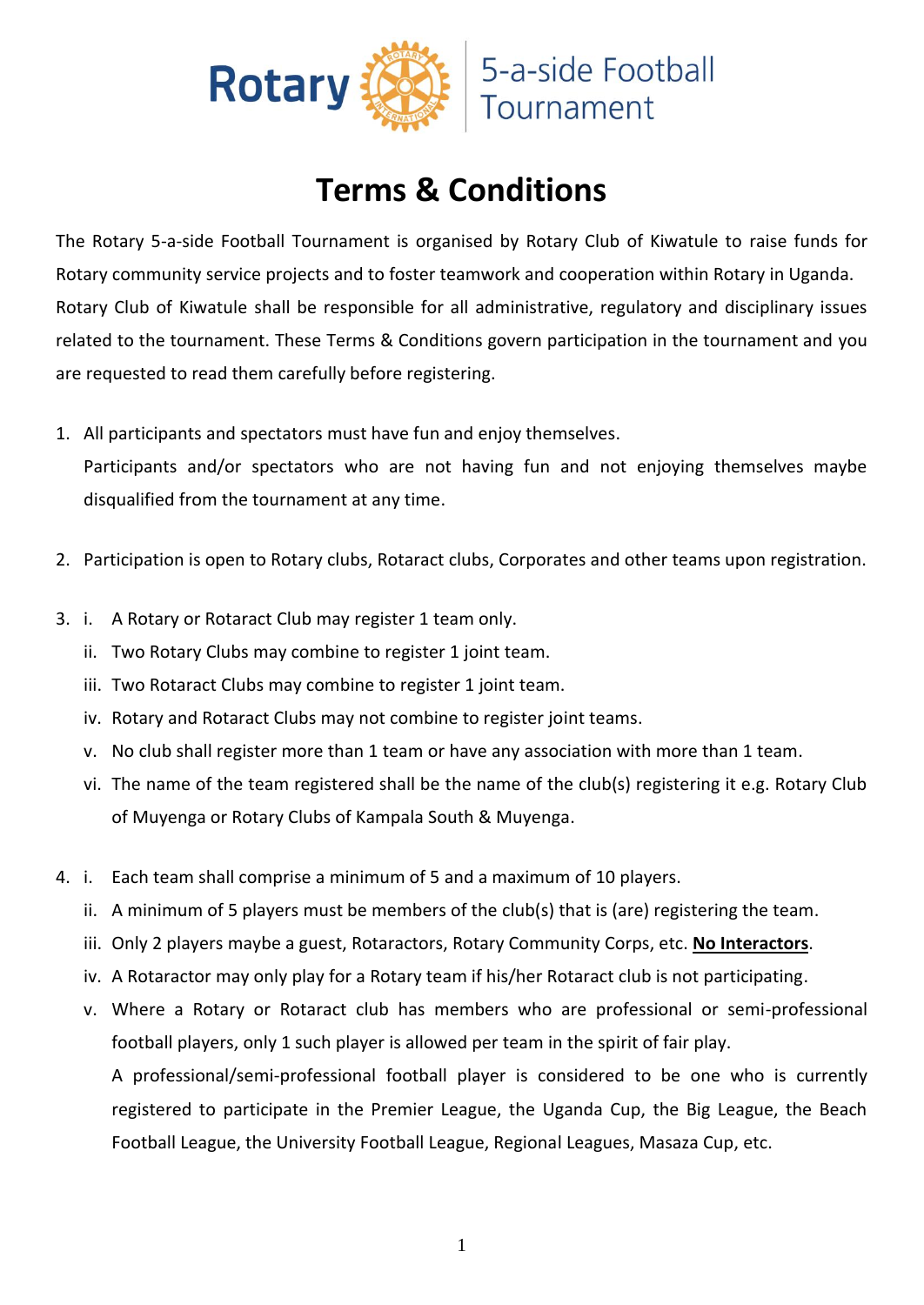- 5. Each team shall have 1 team manager/coach who shall be responsible for all matters related to the team and who shall be the team's single point of contact.
- 6. Prize money shall be as communicated by the Organisers and shall strictly be for Rotary or Rotaract community service projects.
- 7. The conduct of the teams & team members participating in the tournament shall be a showcase of Rotary's values and shall not bring Rotary into disrepute. Participants shall at all times treat each other, referees and tournament officials with respect, fair play and utmost good faith.
- 8. Participation in the tournament is at the players' own risk as is attendance. Neither the Rotary Club of Kiwatule nor the tournament sponsors shall be liable for any personal injury, loss of or damage to property suffered by any participant or spectator from whatsoever cause arising.
- 9. Participants and spectators agree that neither the Organisers nor the Sponsors shall be liable under any circumstances and in any way for any errors or omissions, injury, loss or damage of any kind to person or property as a result of participation in or attendance at the tournament.
- 10. Teams may be provided with uniforms/bibs for wearing as participate which uniforms/bibs shall be worn without exception by all participants.

## **Rules & Regulations**

- 11. Each match shall be played by 2 teams of 5 players each including the goalkeeper.
- 12. Each team shall have a minimum of 4 members of the registering club(s) on the pitch at all times.
- 13. Each team may have up to 5 'rolling' substitutes.
- 14. 'Rolling' substitutes maybe used during the game provided that the referee is informed before the substitution is made. The number of 'Rolling' substitutions is unlimited. A player substituted may return to the match as a substitute himself.
- 15. Each match shall comprise two halves of 5 minutes per half with a 2 minute break or otherwise as determined by the Organisers.